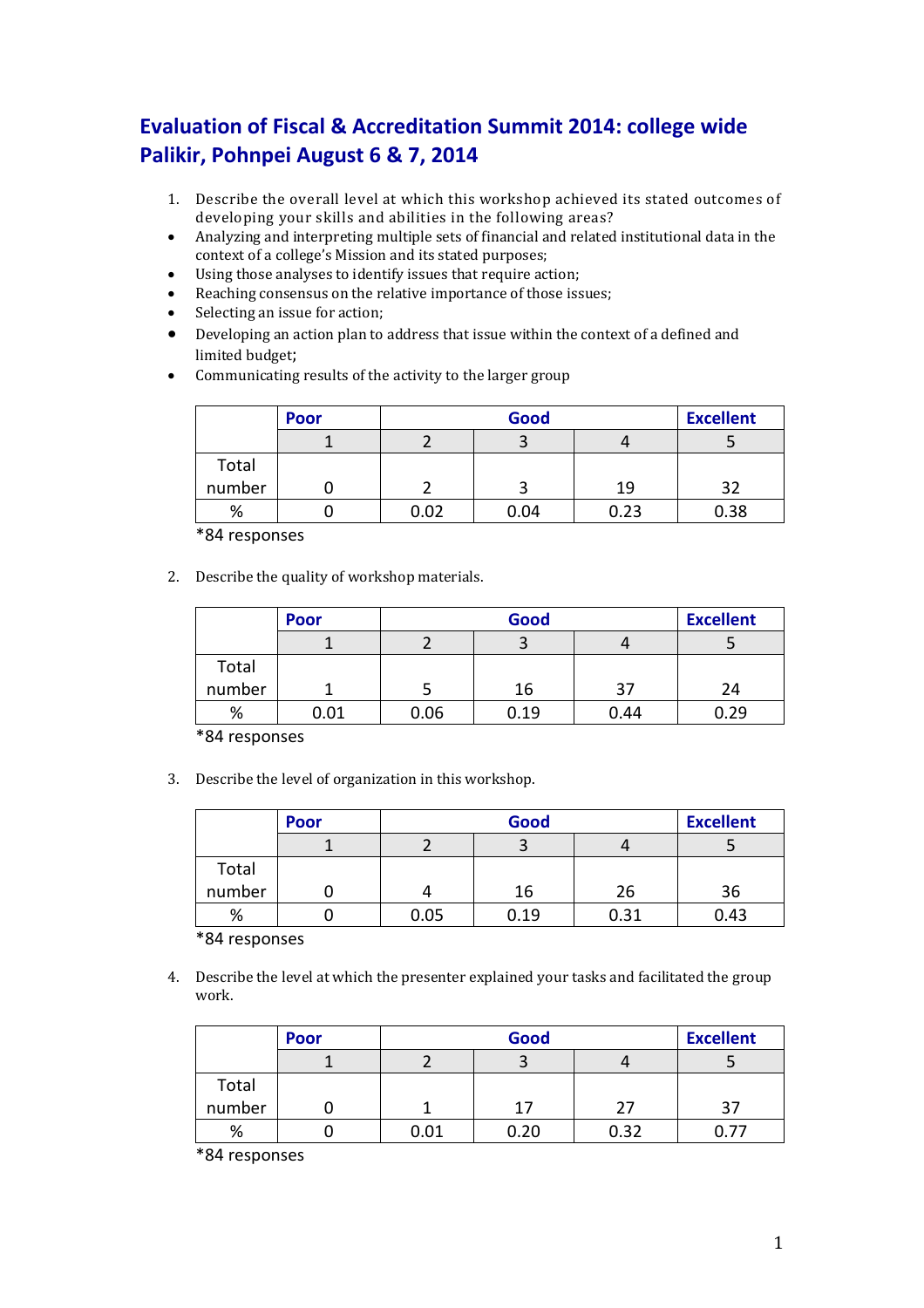|        | <b>Poor</b> |      | <b>Excellent</b><br>Good |      |      |
|--------|-------------|------|--------------------------|------|------|
|        |             |      |                          |      |      |
| Total  |             |      |                          |      |      |
| number |             |      | 11                       | 23   | 43   |
| %      |             | 0.06 | 0.13                     | በ.27 | 0.51 |

\*84 responses

6. Describe the level of value you would attach to this workshop in helping you participate in college planning and decisions.

|        | Poor |      | Good |      |      |
|--------|------|------|------|------|------|
|        |      |      |      |      |      |
| Total  |      |      |      |      |      |
| number |      |      | 12   | 30   | つつ   |
| %      | 0.01 | 0.10 | 0.14 | 0.36 | 0.38 |

\*84 responses

7. Describe the chances that you would attend another such workshop given by this presenter.

|        | <b>Poor</b> |      | <b>Excellent</b><br>Good |      |      |
|--------|-------------|------|--------------------------|------|------|
|        |             |      |                          |      |      |
| Total  |             |      |                          |      |      |
| number |             |      | 17                       | 28   | 21   |
| %      | 0.02        | 0.06 | 0.20                     | 0.33 | 0.37 |

\*84 responses.

- We need more of this kind of workshop @ least once a year
- Very helpful
- Learned a lot. Excellent lecturer/Facilitator/Speaker. Good job! Thank you!
- Enjoyed the summit. I have learned a few important things. Thanks.
- Thank you for the knowledge & skills we learned.
- Thanks for an awesome learning experience!
- Explain very fast. No good.
- It was excellent
- 1. This workshop is too short and is done at the time where we are on our own downtime. 4. Because we have time constraint, the presenter was going too fast. 7. But not in the evening after work-maybe suspend classes for a day to do the workshop.
- No.1-Too short a time for such an activity esp. during full time tchg. No. 4-Too short a time.
- I have learned quite good from the workshop. It was nice and educational being part of it.
- Learned a lot and made me see how difficult and how much work need to be done when making big decisions.
- Like that one of COM-FSM Standards was used so that I have few understanding toward the past accreditation status of the college than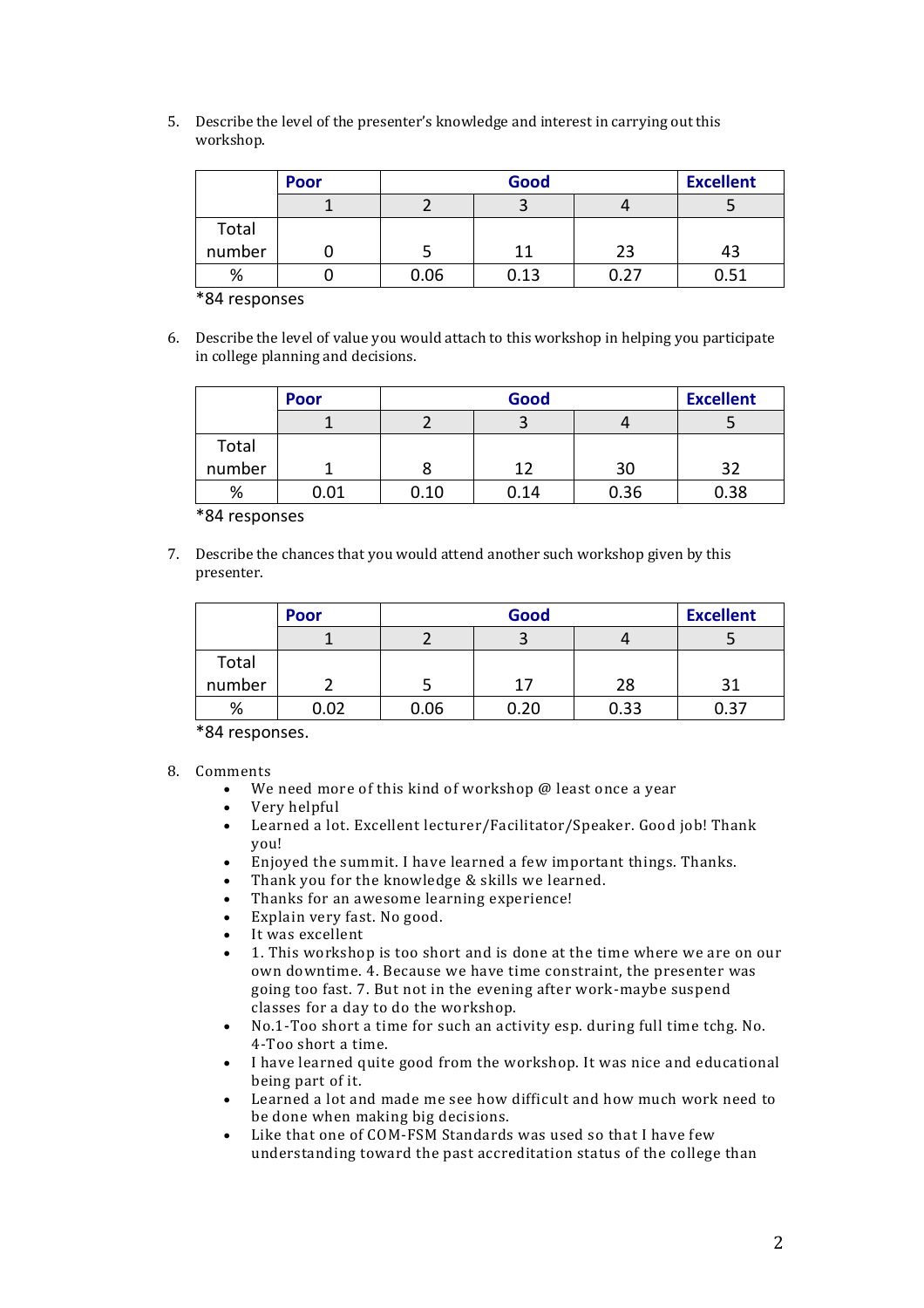the present. I was sad that previous writers committee didn't take time to better compile our reports to the Commission. Thank you Frankie!!

- The presenter is good in presenting, clear, loud, on time, lively. If she comes by our campus, I will join the work-shop.
- The groups need more time to discuss and formulate action plan.
- Next time use the COM-FSM realty. Good exercise to permit to better grasp the problems faced by the administrators of the institution.
- This study they help all of us how to improve our target.
- Very informative workshop. Where we got to share our view of the data we were provided. This is very helpful.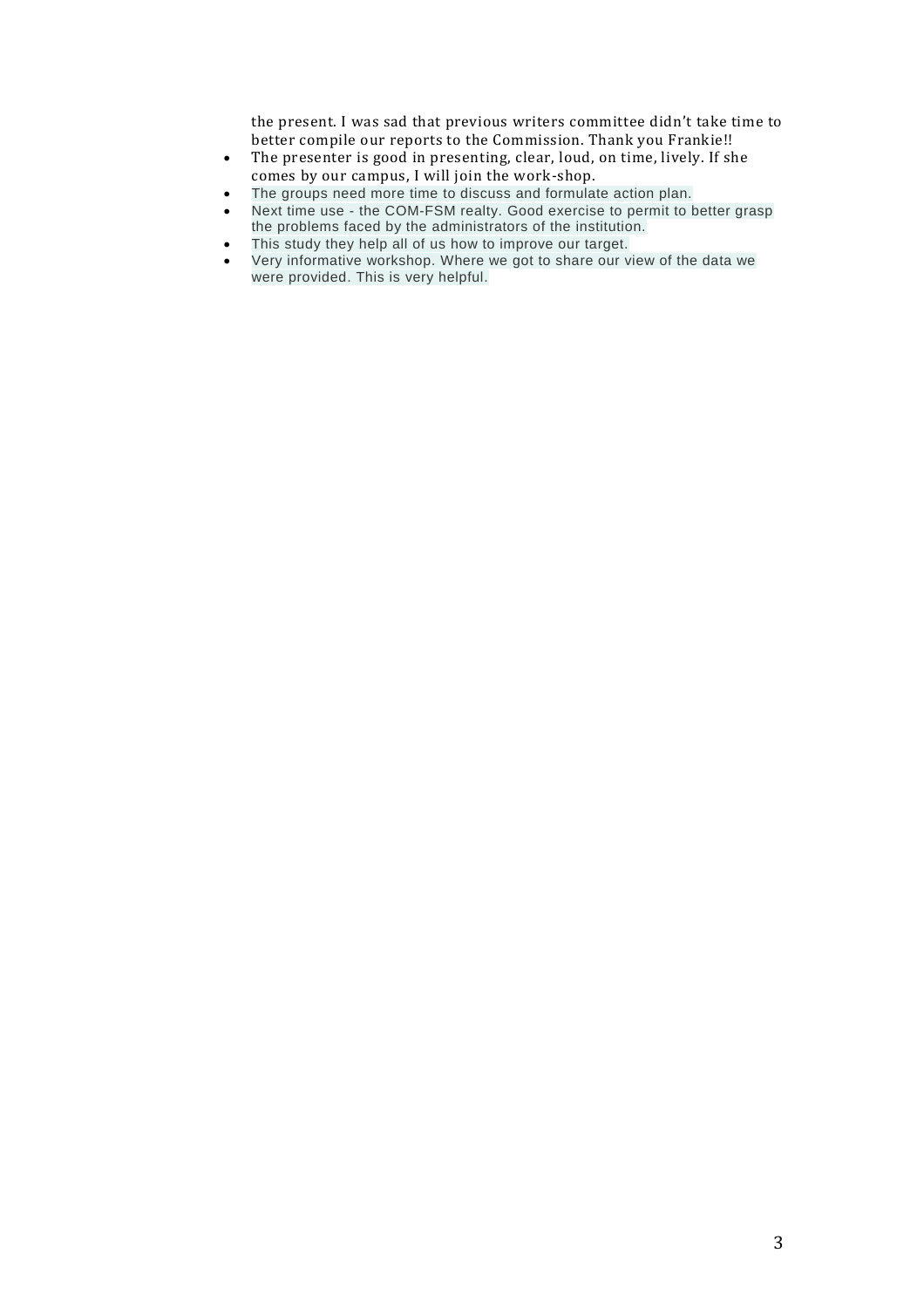# **Evaluation of Fiscal Case Study Workshop: Chuuk Mini-summit 26-28 August 2014**

- 9. Describe the overall level at which this workshop achieved its stated outcomes of developing your skills and abilities in the following areas?
- Analyzing and interpreting multiple sets of financial and related institutional data in the context of a college's Mission and its stated purposes;
- Using those analyses to identify issues that require action;
- Reaching consensus on the relative importance of those issues;
- Selecting an issue for action;
- Developing an action plan to address that issue within the context of a defined and limited budget;
- Communicating results of the activity to the larger group

|        | <b>Poor</b> | Good |  |  |
|--------|-------------|------|--|--|
|        |             |      |  |  |
| Total  |             |      |  |  |
| number |             |      |  |  |
| %      |             | 18   |  |  |

\* 22 responses

10. Describe the quality of workshop materials.

|        | <b>Poor</b> | Good |  |  | <b>Excellent</b> |
|--------|-------------|------|--|--|------------------|
|        |             |      |  |  |                  |
| Total  |             |      |  |  |                  |
| number |             |      |  |  | 1 ว              |
| %      |             |      |  |  |                  |

\* 23 responses

11. Describe the level of organization in this workshop.

|        | <b>Poor</b> | Good |  |    | <b>Excellent</b> |
|--------|-------------|------|--|----|------------------|
|        |             |      |  |    |                  |
| Total  |             |      |  |    |                  |
| number |             |      |  | 1. |                  |
| %      |             |      |  |    |                  |

\* 23 responses

12. Describe the level at which the presenter explained your tasks and facilitated the group work.

|        | <b>Poor</b> | Good |  |    | <b>Excellent</b> |
|--------|-------------|------|--|----|------------------|
|        |             |      |  |    |                  |
| Total  |             |      |  |    |                  |
| number |             |      |  |    | 13               |
| %      |             |      |  | 36 | 59               |

\* 22 responses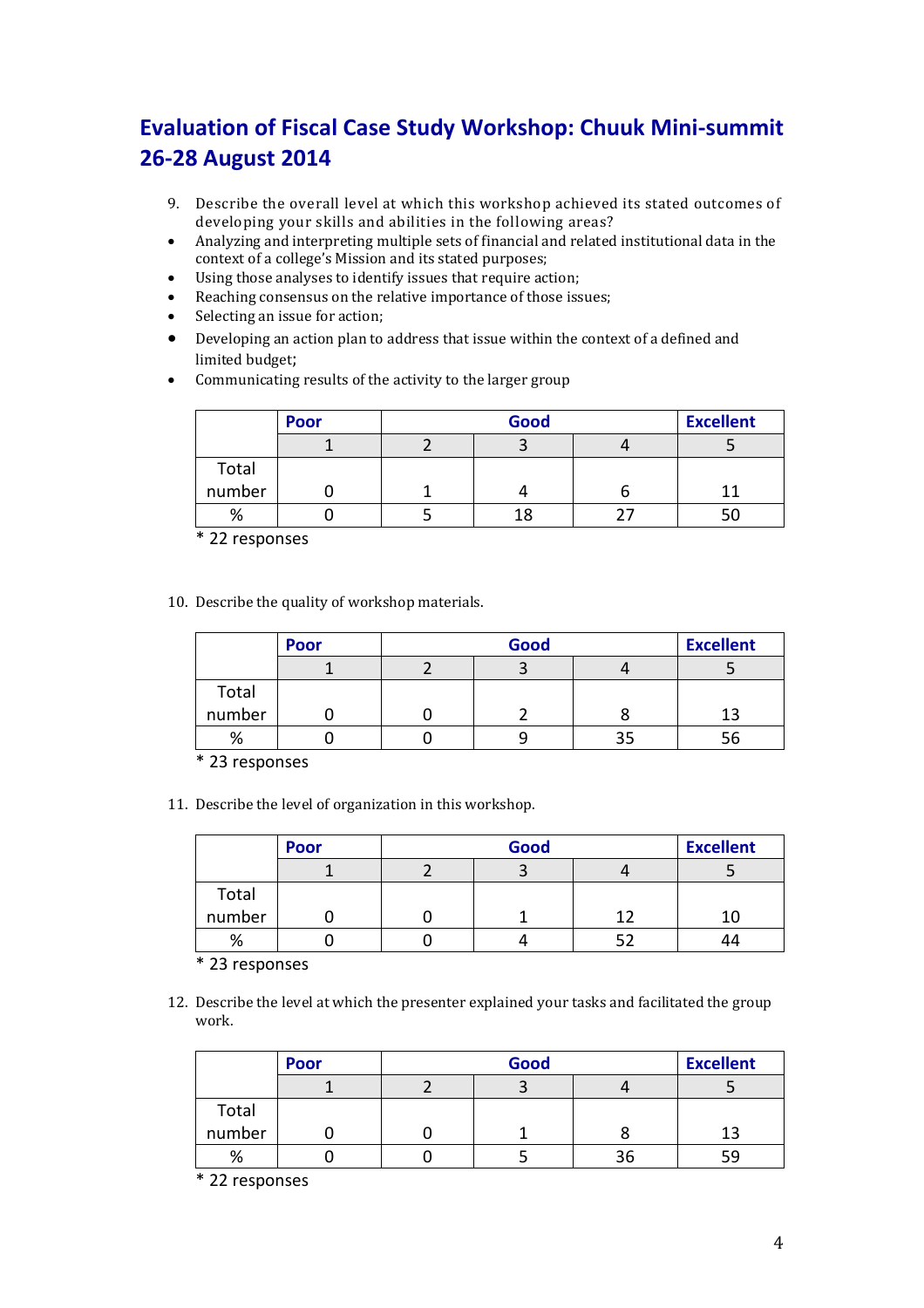|        | Poor | <b>Excellent</b><br>Good |    |     |
|--------|------|--------------------------|----|-----|
|        |      |                          |    |     |
| Total  |      |                          |    |     |
| number |      |                          | 10 | 1 ว |
| %      |      |                          |    |     |

\* 23 responses

14. Describe the level of value you would attach to this workshop in helping you participate in college planning and decisions.

|        | <b>Poor</b> | Good |      |     |  |
|--------|-------------|------|------|-----|--|
|        |             |      |      |     |  |
| Total  |             |      |      |     |  |
| number |             |      | 10   | 1 ว |  |
| %      |             |      | 43.5 |     |  |

\* 23 responses

15. Describe the chances that you would attend another such workshop given by this presenter.

|        | Good<br>Poor |  |     |      | <b>Excellent</b> |
|--------|--------------|--|-----|------|------------------|
|        |              |  |     |      |                  |
| Total  |              |  |     |      |                  |
| number |              |  |     |      | 13               |
| %      |              |  | 4.8 | 33.3 | 51 Q             |

\* 21 responses. Respondents were informed they could skip this question as there is no realistic choice of having VPIEQA as a potential future presenter. This question was more relevant at the original summit where the presenter was a consultant team.

- Good choice of location away from COM-FSM campus.
- Do this more often!!
- Very good workshop-very educational
- I have no comment
- Excellent presention, a great teacher, we want more of this
- Well organized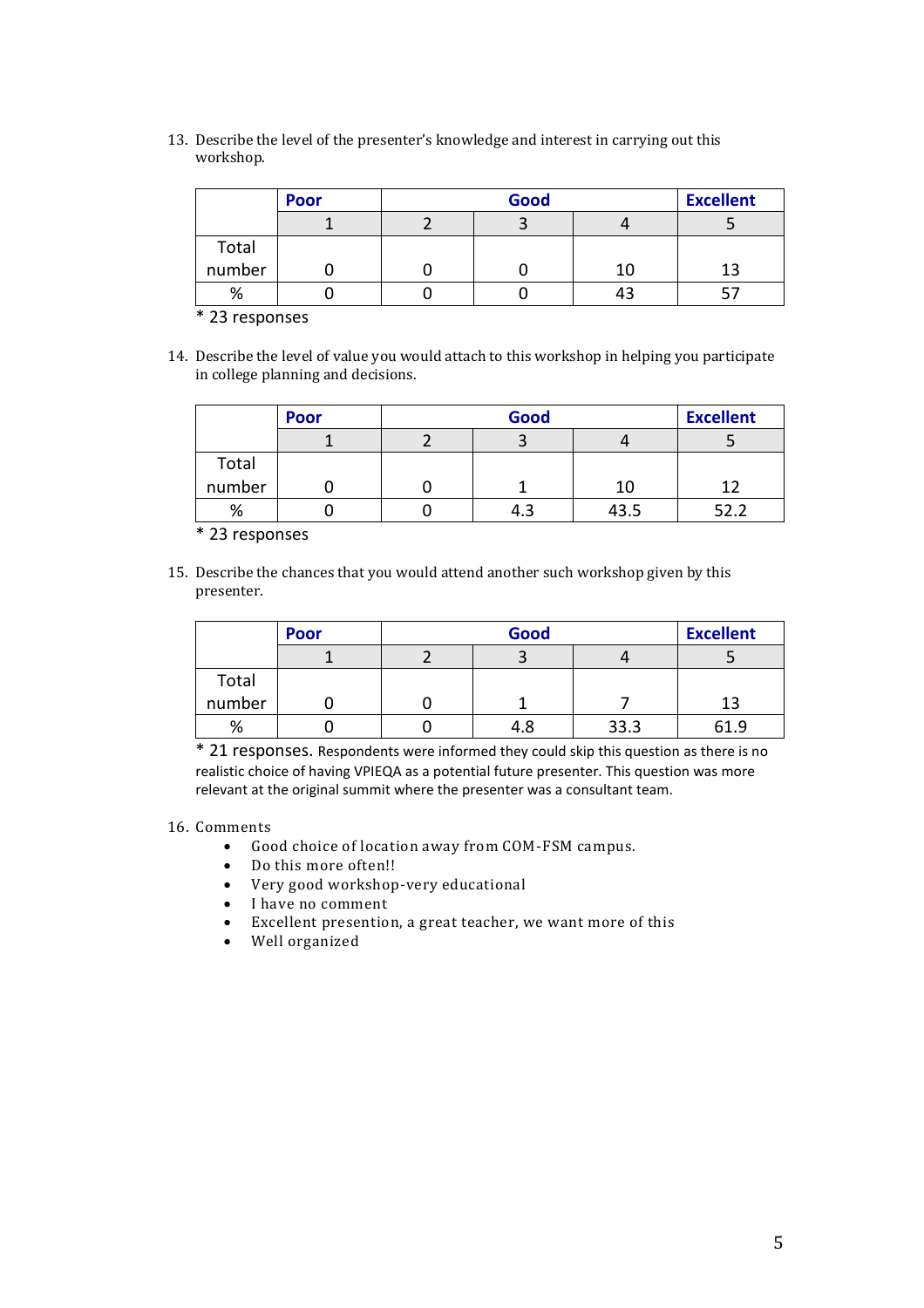### **Evaluation of Fiscal Case Study Workshop: Kosrae Mini-summit September 2& 4, 2014**

- 17. Describe the overall level at which this workshop achieved its stated outcomes of developing your skills and abilities in the following areas?
- Analyzing and interpreting multiple sets of financial and related institutional data in the context of a college's Mission and its stated purposes;
- Using those analyses to identify issues that require action;
- Reaching consensus on the relative importance of those issues;
- Selecting an issue for action;
- Developing an action plan to address that issue within the context of a defined and limited budget;
- Communicating results of the activity to the larger group

|        | <b>Poor</b> |     | Good |     |      |
|--------|-------------|-----|------|-----|------|
|        |             |     |      |     |      |
| Total  |             |     |      |     |      |
| number |             |     |      |     | 10   |
| %      |             | 4.4 | 13.0 | 391 | 43.5 |

\* 23 responses

18. Describe the quality of workshop materials.

|        | <b>Poor</b> | Good |      | <b>Excellent</b> |       |
|--------|-------------|------|------|------------------|-------|
|        |             |      |      |                  |       |
| Total  |             |      |      |                  |       |
| number |             |      |      | 10               | 10    |
| %      |             | 4.35 | 8.69 | 43.48            | 43.48 |

\*23 responses

19. Describe the level of organization in this workshop.

|        | Poor | Good |      |      | <b>Excellent</b> |
|--------|------|------|------|------|------------------|
|        |      |      |      |      |                  |
| Total  |      |      |      |      |                  |
| number |      |      |      |      |                  |
| %      |      |      | 17.4 | 39.1 | 39.1             |

\*23 responses

20. Describe the level at which the presenter explained your tasks and facilitated the group work.

|        | <b>Poor</b> |  | <b>Excellent</b> |      |    |
|--------|-------------|--|------------------|------|----|
|        |             |  |                  |      |    |
| Total  |             |  |                  |      |    |
| number |             |  |                  |      | 15 |
| %      | 4.4         |  | 17.4             | 13.0 |    |

\*23 responses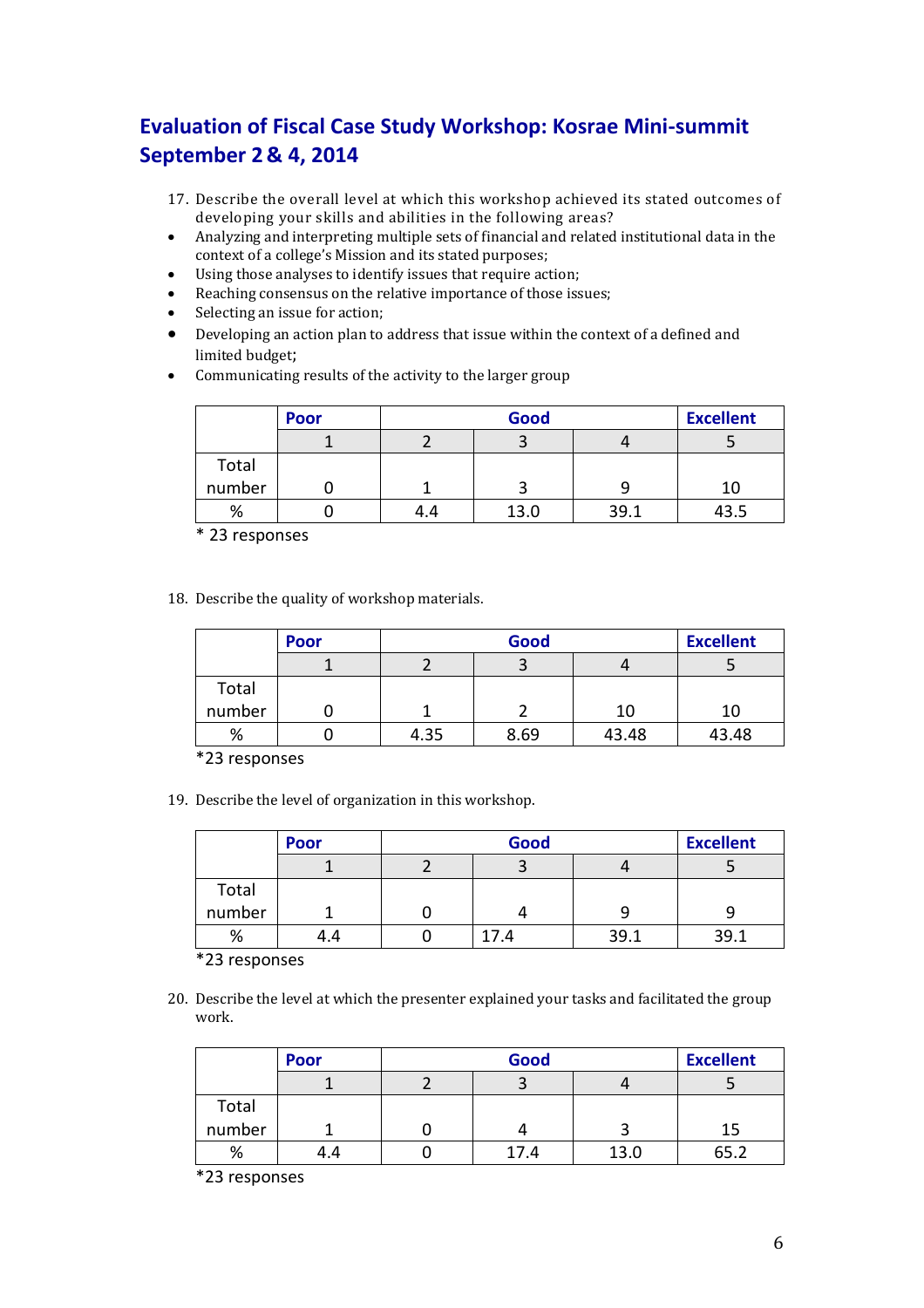|        | <b>Poor</b> | Good |      |      |  |
|--------|-------------|------|------|------|--|
|        |             |      |      |      |  |
| Total  |             |      |      |      |  |
| number |             |      |      | 19   |  |
| %      |             | 4.4  | 13.0 | 82.6 |  |

\*23 responses

22. Describe the level of value you would attach to this workshop in helping you participate in college planning and decisions.

|        | Poor | Good |      |      |  |
|--------|------|------|------|------|--|
|        |      |      |      |      |  |
| Total  |      |      |      |      |  |
| number |      |      |      | ıс   |  |
| %      |      | 17.4 | 39.1 | 43.5 |  |

\*23 responses

23. Describe the chances that you would attend another such workshop given by this presenter.

|                | <b>Poor</b> | Good |      |      |
|----------------|-------------|------|------|------|
|                |             |      |      |      |
| Total<br>그 사람이 |             |      |      |      |
| number         |             |      |      | 17   |
| %              |             |      | 17.4 | 73.9 |

\*23 responses.

- Thank you for your commitment to improve our knowledge of an ideal and continuously improving institution of HL.
- I really recognize or glad to admit on this workshop.
- Overall the workshop is effective and I recommend that next summit [reference to larger Summit on Pohnpei] should include more
- participants and if not workable, have all departments represented. Love the workshop.
- This workshop is very well presented and needs to be addressed again in the future.
- Presenter are excellent. Clear communication and introduction. Excellent job.
- Excellent presentation. Participants have been highly engaged in assigned activities. Keep up the good work VP.
- Schedule conflict w/community activities [liberation day]
- I am exhausted. I would ask that next time our health be put in consideration when planning for the workshop time!
- Coming Summit to arranged as in PNI. Two full days (or 1 whole day).. Nice presented, organize, and delivered professionally. Productive and resourceful.
- Very well presented; I regret that I was failed to attend on Tuesday due to funeral. Thanks Franky please come back to Kosrae.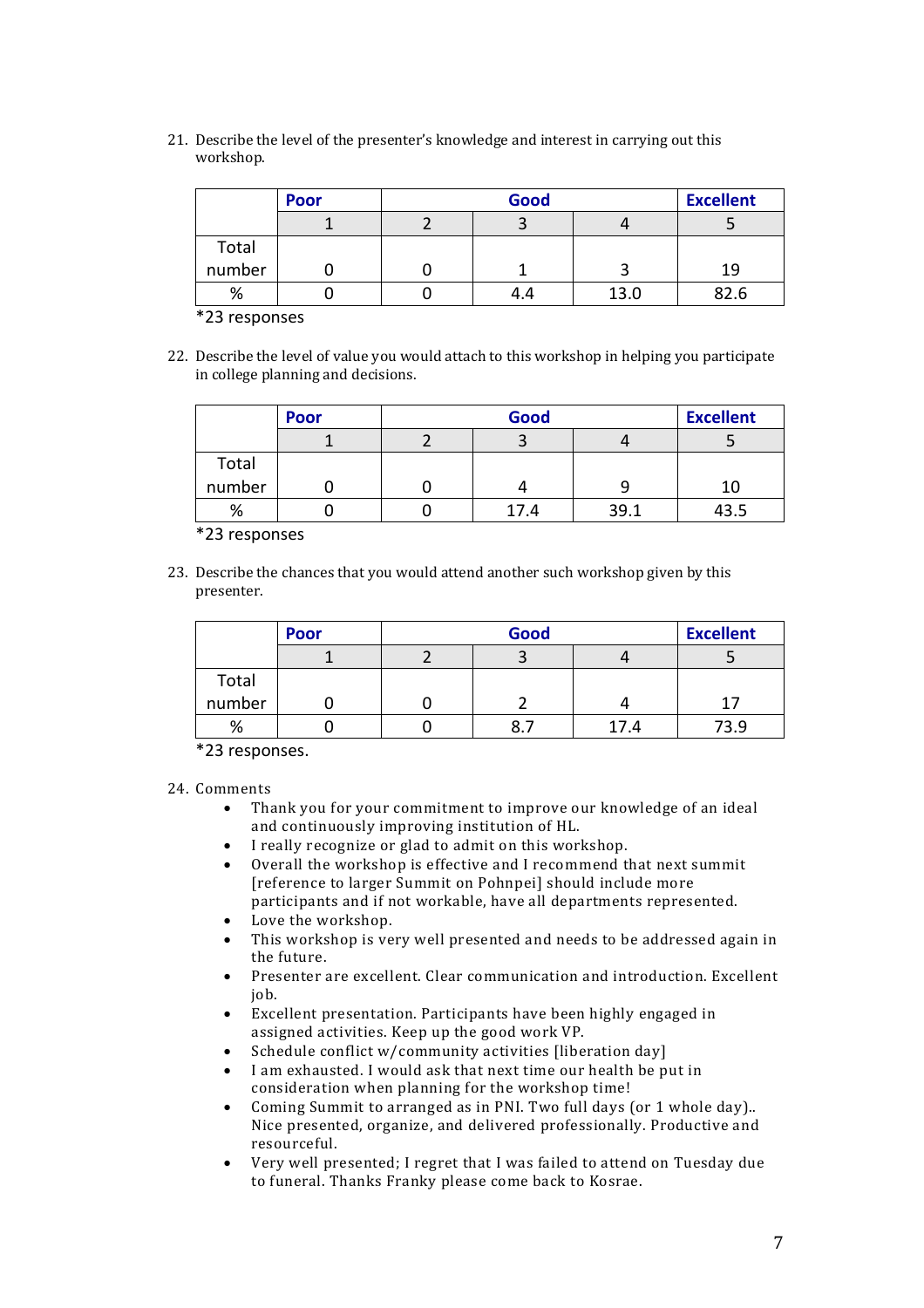- Congratulations! Thank you for the energy in [could not read the rest of the comment]
- Have learned more knowledge how to handle the issues.
- Schedule next summit to a more appropriate time.
- More days will be certainly helpful in order for all activities to be all done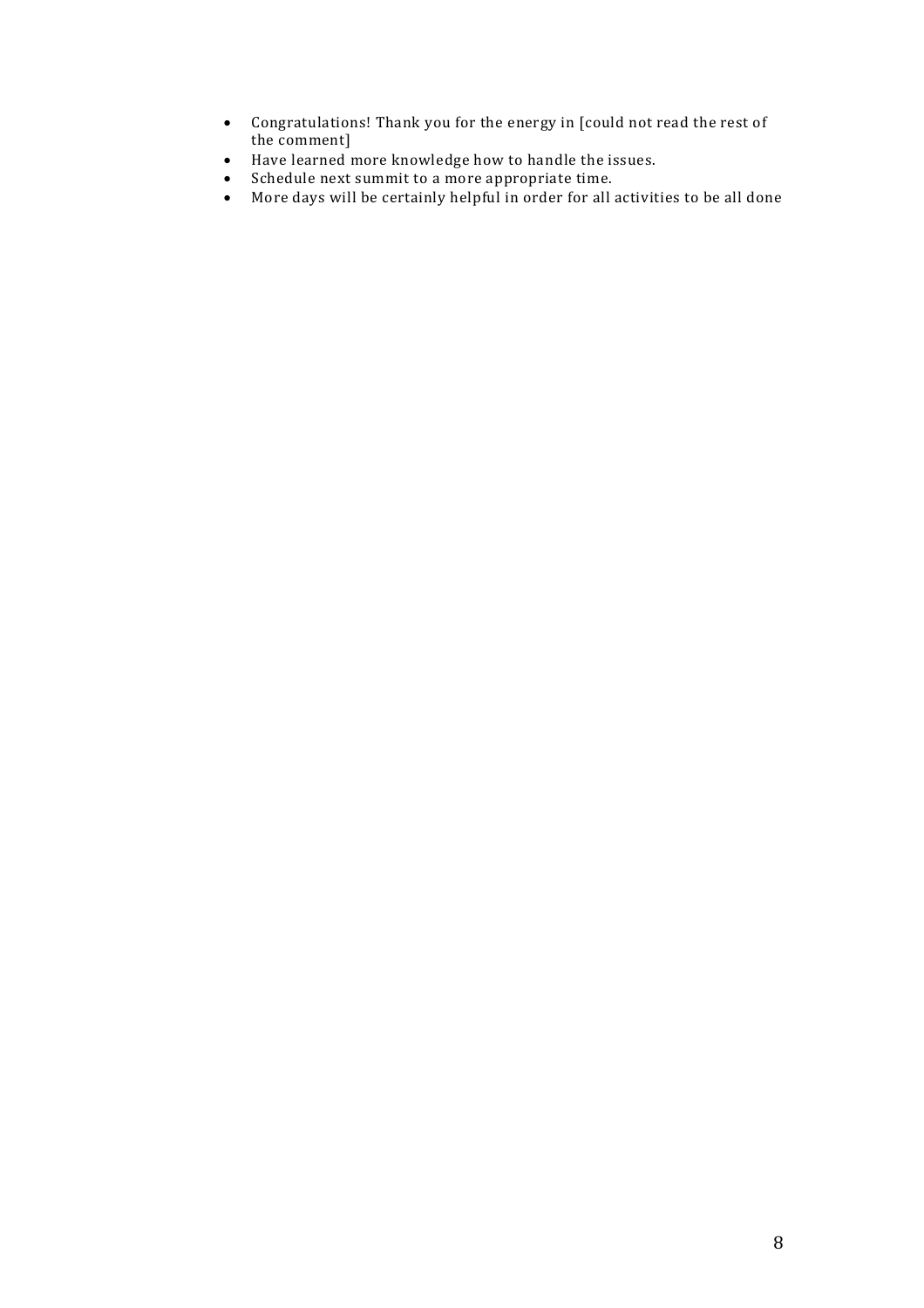### **Evaluation of Fiscal Case Study Workshop: Yap Campus and FMI Mini-summit September 15-16, 2014**

- 25. Describe the overall level at which this workshop achieved its stated outcomes of developing your skills and abilities in the following areas?
- Analyzing and interpreting multiple sets of financial and related institutional data in the context of a college's Mission and its stated purposes;
- Using those analyses to identify issues that require action;
- Reaching consensus on the relative importance of those issues;
- Selecting an issue for action;
- Developing an action plan to address that issue within the context of a defined and limited budget;
- Communicating results of the activity to the larger group

|        | <b>Poor</b> | Good |       |       |
|--------|-------------|------|-------|-------|
|        |             |      |       |       |
| Total  |             |      |       |       |
| number |             |      | 13    | 14    |
| %      | 6.45        | 6.45 | 41.94 | 45.16 |

\*31 responses

26. Describe the quality of workshop materials.

|        | Good<br><b>Poor</b> |  |      |       | <b>Excellent</b> |
|--------|---------------------|--|------|-------|------------------|
|        |                     |  |      |       |                  |
| Total  |                     |  |      |       |                  |
| number |                     |  |      |       |                  |
| %      |                     |  | 3.23 | 29.03 | 67.74            |

\*31 responses

27. Describe the level of organization in this workshop.

|        | Poor | Good |       |       |
|--------|------|------|-------|-------|
|        |      |      |       |       |
| Total  |      |      |       |       |
| number |      |      | 10    | 19    |
| %      |      | 6.45 | 32.26 | 61.29 |

\*31 responses

28. Describe the level at which the presenter explained your tasks and facilitated the group work.

|        | <b>Poor</b> | Good |      |       | <b>Excellent</b> |
|--------|-------------|------|------|-------|------------------|
|        |             |      |      |       |                  |
| Total  |             |      |      |       |                  |
| number |             |      |      |       | 20               |
| %      |             | 3.23 | 3.23 | 29.03 | 64.52            |

\*31 responses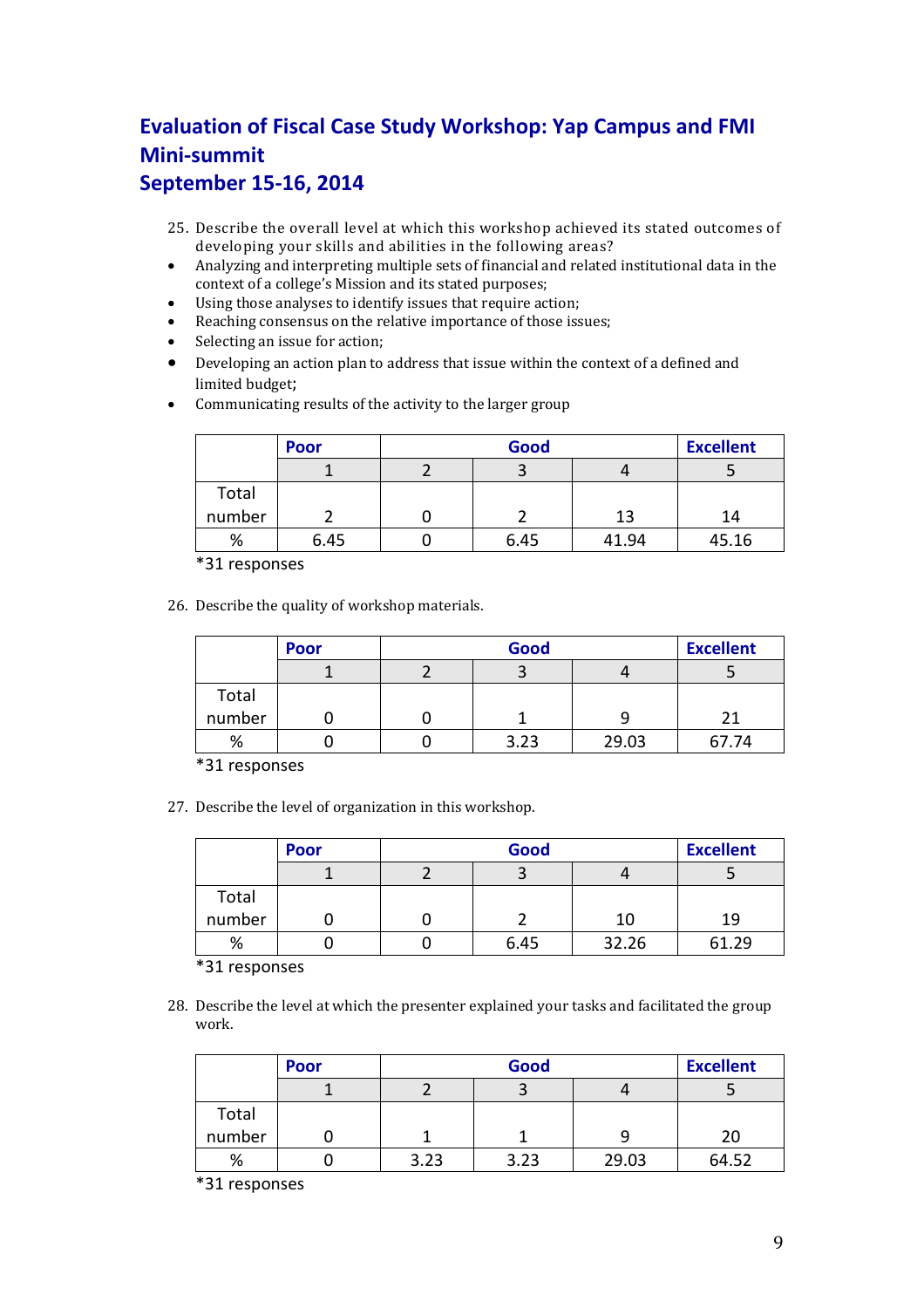|        | <b>Poor</b> | Good |      |       | <b>Excellent</b> |
|--------|-------------|------|------|-------|------------------|
|        |             |      |      |       |                  |
| Total  |             |      |      |       |                  |
| number |             |      |      |       | 23               |
| %      |             | 3.23 | 6.45 | 16.13 | 74.19            |

\*31 responses

30. Describe the level of value you would attach to this workshop in helping you participate in college planning and decisions.

|        | <b>Poor</b> | Good |      |       | <b>Excellent</b> |
|--------|-------------|------|------|-------|------------------|
|        |             |      |      |       |                  |
| Total  |             |      |      |       |                  |
| number |             |      |      | 11    | 16               |
| %      |             | 3.23 | 9.68 | 35.48 | 51.61            |

\*31 responses

31. Describe the chances that you would attend another such workshop given by this presenter.

|        | <b>Poor</b> | Good |      |       | <b>Excellent</b> |
|--------|-------------|------|------|-------|------------------|
|        |             |      |      |       |                  |
| Total  |             |      |      |       |                  |
| number |             |      |      | 11    | 18               |
| %      |             |      | 6.45 | 35.48 | 58.07            |

\*31 responses.

- We need more of this kind of workshop @ least once a year
- Very helpful
- Learned a lot. Excellent lecturer/Facilitator/Speaker. Good job! Thank you!
- Enjoyed the summit. I have learned a few important things. Thanks.
- Thank you for the knowledge & skills we learned.
- Thanks for an awesome learning experience!
- Explain very fast. No good.
- It was excellent
- 1. This workshop is too short and is done at the time where we are on our own downtime. 4. Because we have time constraint, the presenter was going too fast. 7. But not in the evening after work-maybe suspend classes for a day to do the workshop.
- No.1-Too short a time for such an activity esp. during full time tchg. No. 4-Too short a time.
- I have learned quite good from the workshop. It was nice and educational being part of it.
- Learned a lot and made me see how difficult and how much work need to be done when making big decisions.
- Like that one of COM-FSM Standards was used so that I have few understanding toward the past accreditation status of the college than